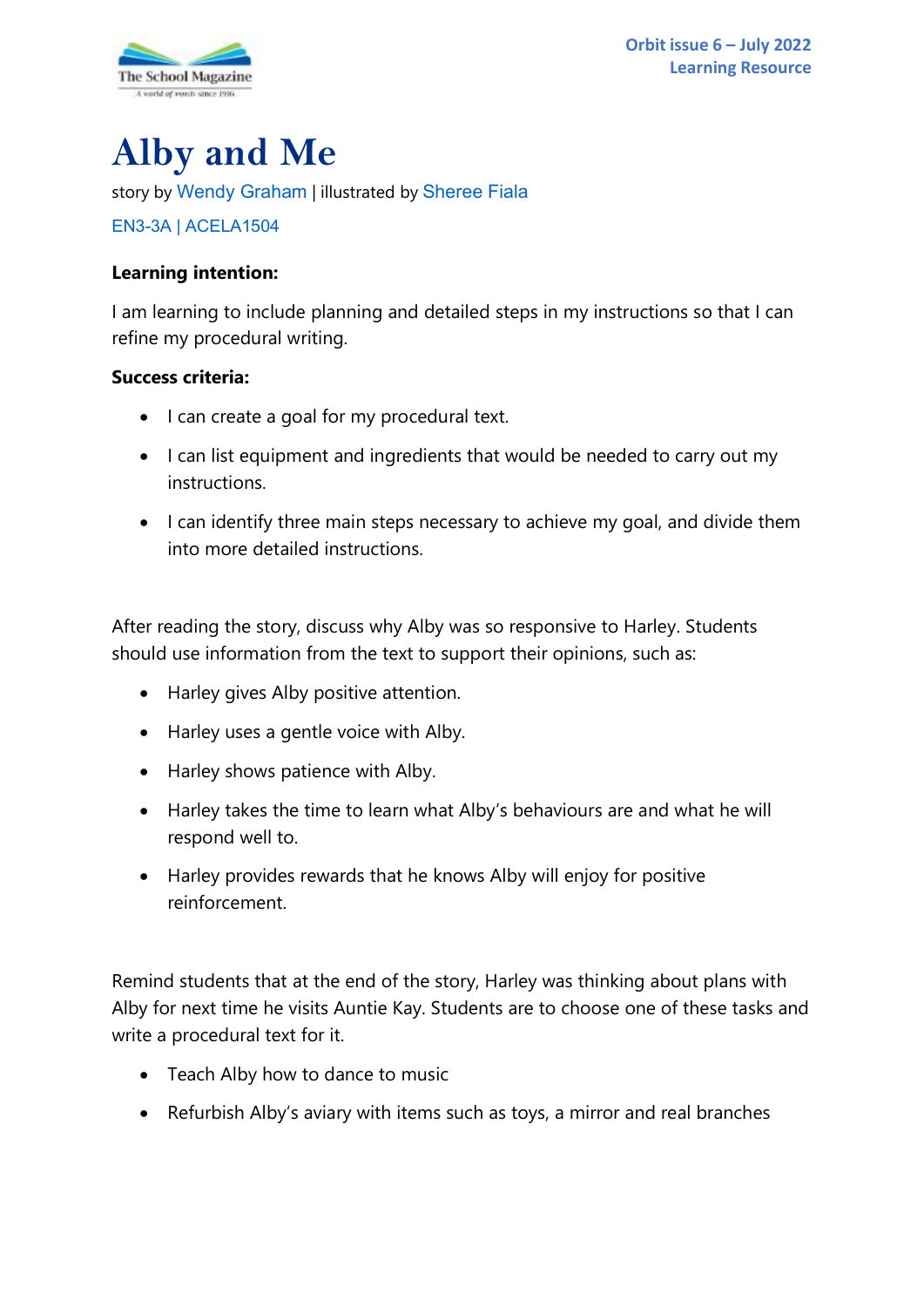

Instruct students that their procedural texts should be formatted in the following sections:

| Goal                    | This should be the refurbishment of the<br>cage or teaching Alby to dance<br>(teachers may also prefer students to<br>come up with their own ideas for Alby<br>and Harley to do).                                                                                                |
|-------------------------|----------------------------------------------------------------------------------------------------------------------------------------------------------------------------------------------------------------------------------------------------------------------------------|
| Equipment / ingredients | This may include treats for Alby, a<br>broom stick, bird toys, or a mirror,<br>depending on what students choose.                                                                                                                                                                |
| Instructions            | Students should break this into 3 main<br>steps, e.g. the removal of Alby from his<br>aviary, the placement of items such as<br>toys and mirror, and putting Alby back<br>in to enjoy his new surroundings. Each<br>main step should then be broken into<br>more detailed steps. |
| Diagram (optional)      | Students may wish to draw a diagram of<br>certain steps if they feel it will be<br>helpful.                                                                                                                                                                                      |

An example of a procedural text should be modelled first using the above format to assist students in understanding how their completed text should look. Some topic suggestions that allow for student contribution may include:

- How to make a salad sandwich
- How to bath a dog
- How to decorate for a party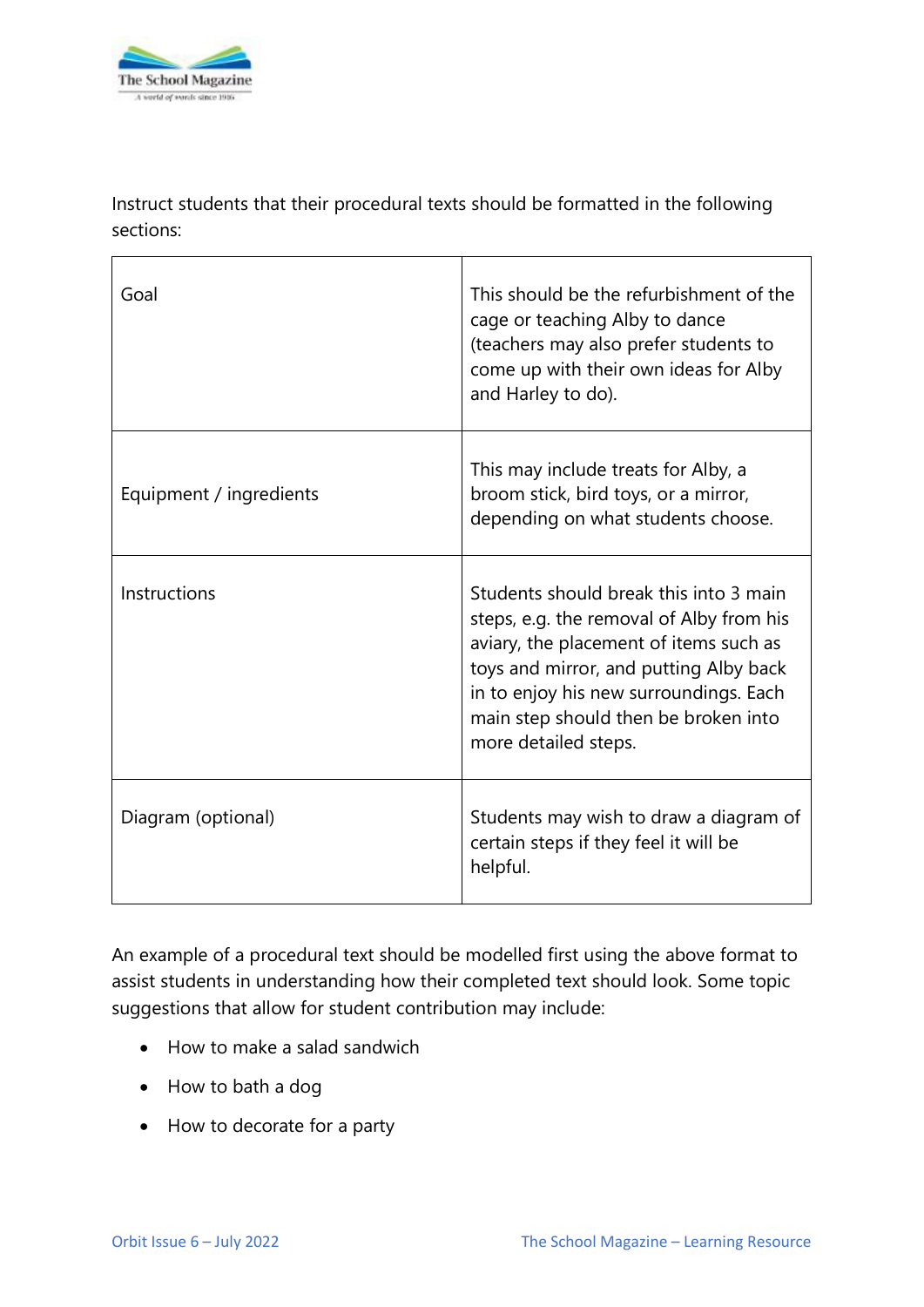

This modelling should allow for student input as the teacher demonstrates the structure. Once this is complete, leave it on the board as a reference for students as they complete their own procedural texts about Alby.

# **Sylphie's Squizzes – Composers Who Don't Know When to Stop**

article by Zoë [Disher](http://zoedisher.com.au/) | photos by Alamy

# [EN3-2A](https://educationstandards.nsw.edu.au/wps/portal/nesa/k-10/learning-areas/english-year-10/english-k-10/content/897) | [ACELY1704](https://www.australiancurriculum.edu.au/Search/?q=ACELY1704)

### **Learning intention:**

I am learning to collect, analyse and assess information for a specific purpose so that I can further develop my research and presentation skills.

### **Success criteria:**

- I can explain what inspires different artists in the works they are producing.
- I can make connections between purposes for standard song lengths and songs that push beyond standard expectations.
- I can locate information relevant to my chosen topic and arrange it to be presented in a multimodal format.

After reading the article, watch the video [Longplayer Is a Symphony That Will Play](https://www.youtube.com/watch?v=71bp0x8Ly-Y)  [For a Thousand Years](https://www.youtube.com/watch?v=71bp0x8Ly-Y). Discuss Jem Finer's explanation that the beginning of the new millennium was his inspiration for creating this piece. Ask students for their thoughts on the different purposes for the other long pieces of music in the article.

Inform students that when pop music started in the 1950s, there was a limit on how long songs could be due to the technology at the time. This meant that songs had to be around three minutes long to be able to be played on the radio, and this was important as radio play would largely dictate whether the songs would become a hit.

Explain that despite the changes in technology, three to three and a half minutes has remained the standard song length for decades and has influenced the level of radio play and success of pop songs. However, throughout that time there have always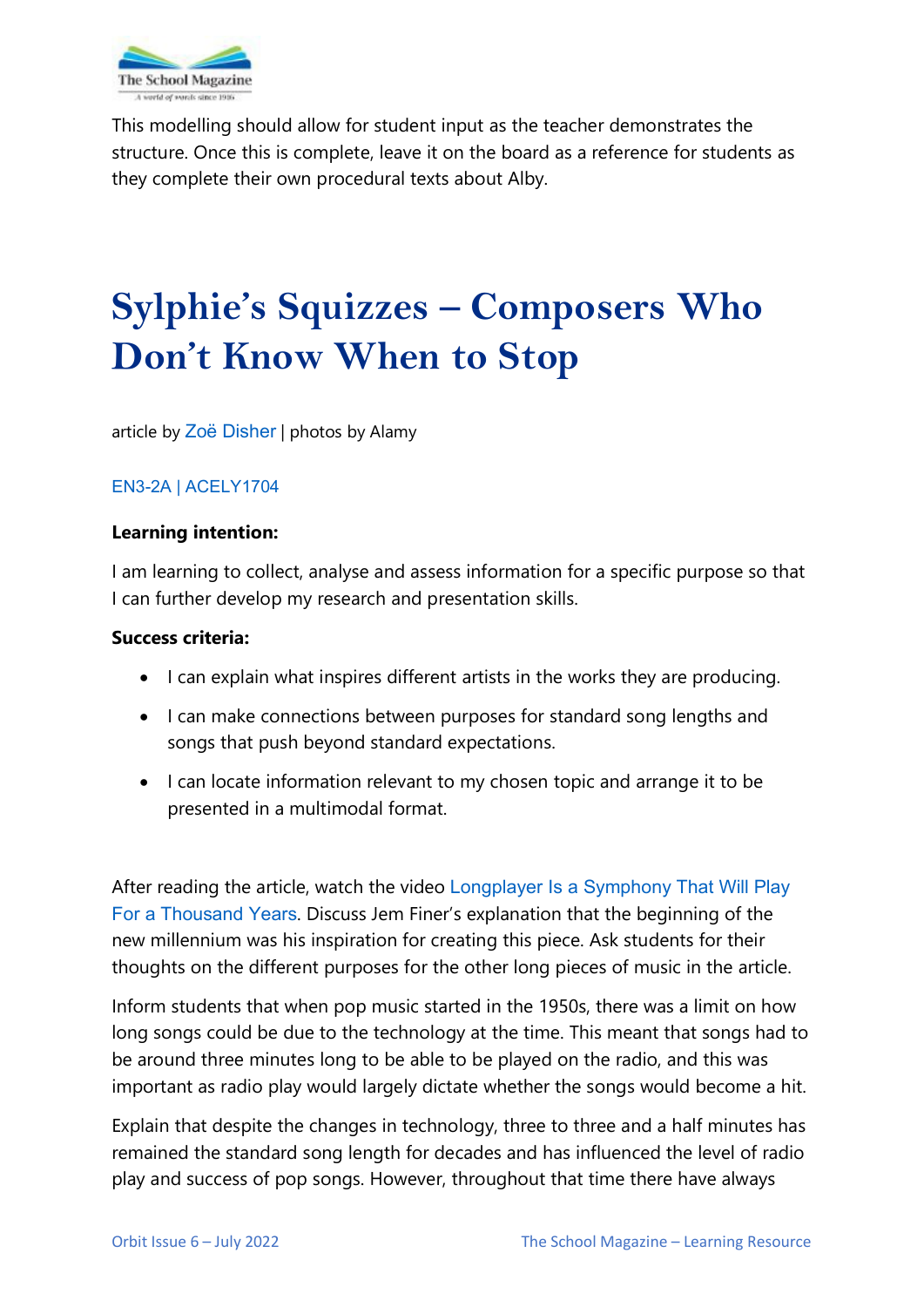

been artists who have pushed the boundaries of such time restrictions and have done so very successfully. There was a rise of this in the 1970s when music became more experimental, and the growing prominence of music videos in the 80s and 90s provided another way for artists to extend the length of their songs as videos became more theatrical.

Students should research popular songs that pushed the boundaries of time length in that period and collate relevant information into a multimodal presentation. Students should be free to choose appropriate songs that interest them, however some suggestions may include:

Donna Summer – [I Feel Love](https://www.youtube.com/watch?v=6S2n5Tbq_0s)

Taylor Swift – [All Too Well](https://www.youtube.com/watch?v=sRxrwjOtIag)

The Beatles – [Hey Jude](https://www.youtube.com/watch?v=A_MjCqQoLLA)

Archie Roach – [Took The Children Away](https://www.youtube.com/watch?v=IL_DBNkkcSE)

Michael Jackson – [Black or White](https://www.youtube.com/watch?v=pTFE8cirkdQ)

Led Zeppelin – [Stairway to Heaven](https://www.youtube.com/watch?v=xbhCPt6PZIU)

Queen – [Bohemian Rhapsody](https://www.youtube.com/watch?v=fJ9rUzIMcZQ)

Pink Floyd - [Shine on You Crazy Diamond](https://www.youtube.com/watch?v=cWGE9Gi0bB0)

Rufus Du Sol - [Innerbloom](https://www.youtube.com/watch?v=Tx9zMFodNtA)

Multimodal presentations should include:

- A video or audio recording of the song
- The song lyrics
- The band or artist who performed the song
- The composer of the song
- The year the song was recorded
- The time length of the song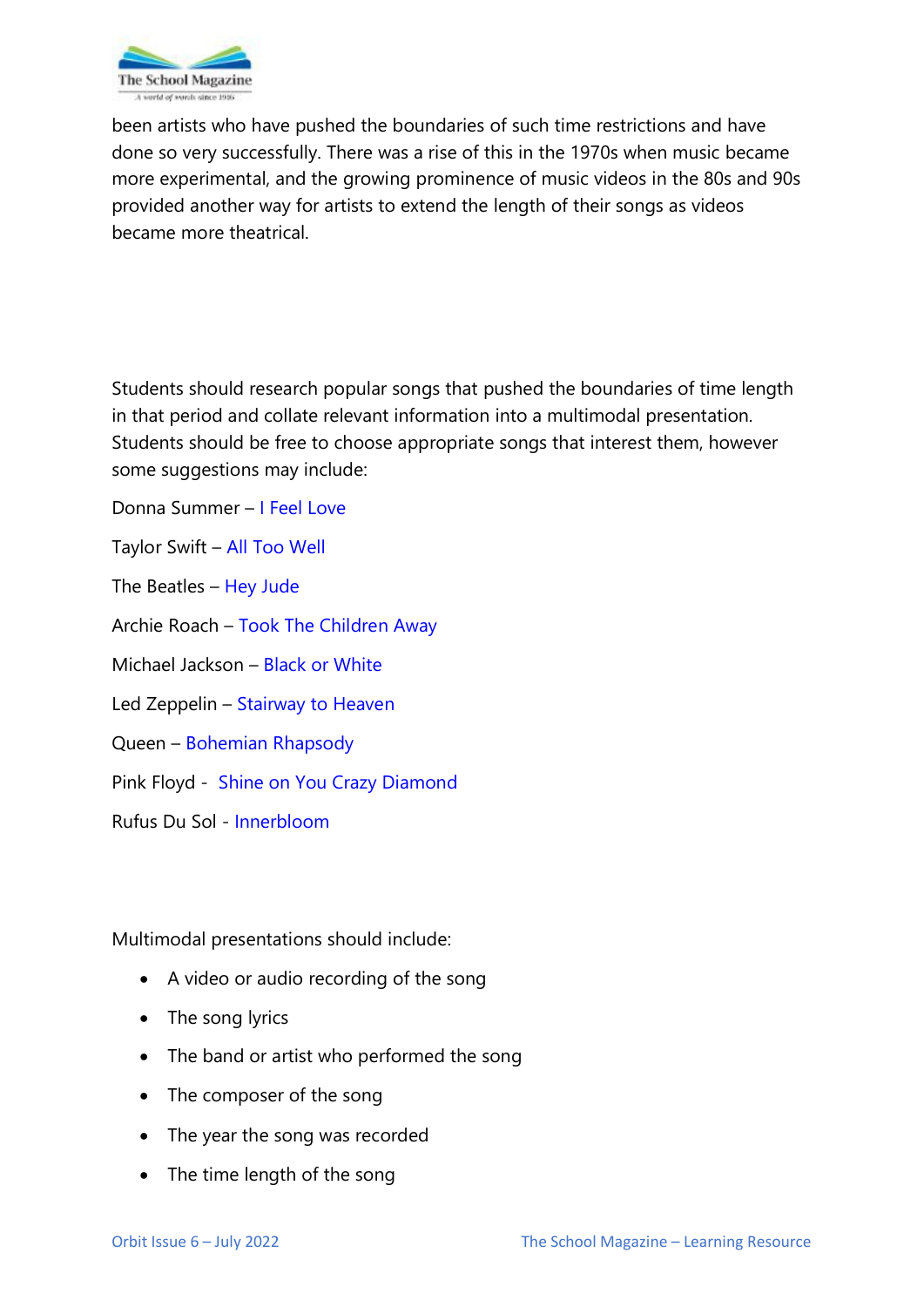

- Any interesting information about the song, such as the inspiration for writing it, or its meaning (dependent on what research information is available).
- Students may also wish to include their reason for choosing this specific song (e.g. whether it has special meaning to them or there was something about it that resonated with them)

# **Why My Name Is Penny**

story by Jenny Robson | illustrated by [Amy Golbach](http://www.annabron.com/)

# [EN3-3A](https://educationstandards.nsw.edu.au/wps/portal/nesa/k-10/learning-areas/english-year-10/english-k-10/content/893) | [ACELT1702](https://www.australiancurriculum.edu.au/Search/?q=ACELY1702%20)

#### **Learning intention:**

I am learning to recognise how fictional aspects can be used in the telling of factual stories so that I can broaden my understanding of creative writing.

#### **Success criteria:**

- I can identify factual aspects of a narrative by cross-referencing it with another source.
- I can explain the purpose of using fictional elements to build a story around a factual event or character.
- I can write a narrative that includes both fact and fiction.

### **Essential knowledge:**

• More information about writing narratives can be found in the English Textual Concepts video [Narrative](https://theschoolmagazine.com.au/resources/narrative).

After reading the story, watch the video [Alexander Fleming and the Accidental Mould](https://www.youtube.com/watch?v=0ZWjzcsTd5M)  [Juice](https://www.youtube.com/watch?v=0ZWjzcsTd5M) and ask students to identify parts from the text that match the video.

Explain that narratives often fill the unknown gaps of factual events with fictional elements. Familiar examples, such as [Horrible Histories](https://www.youtube.com/c/HorribleHistoriesOfficial/playlists) or [My Place](https://myplace.edu.au/) can be used to further illustrate this concept. Clarify that while we often know broadly about factual events, it's usually impossible to know every detail, and therefore writers often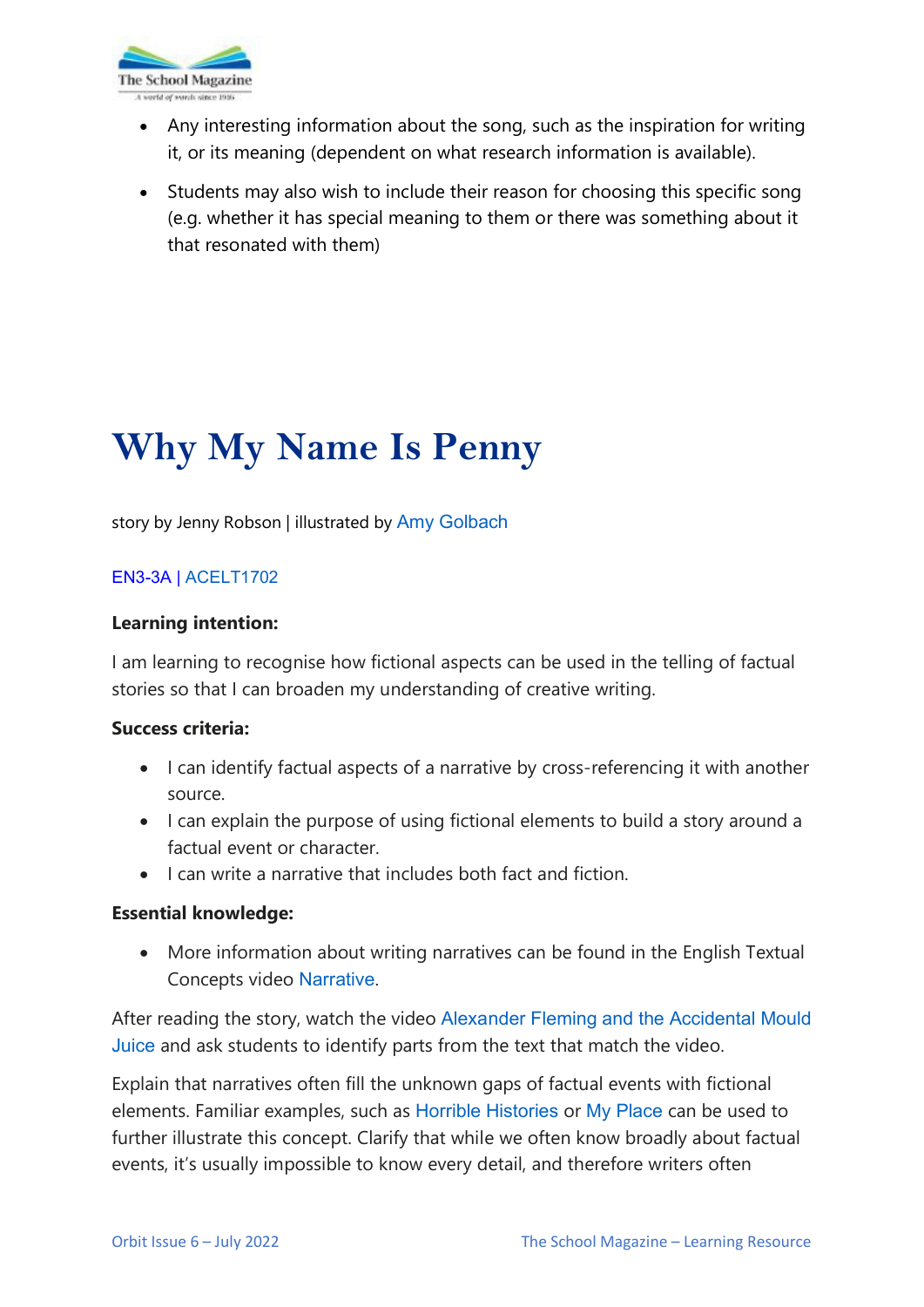

fictionalise the finer details. This may include conversations between people involved in the event, or writers sometimes create fictional characters to demonstrate what may have been happening in the lives of people surrounding the event.

Using this concept, students should write their own story based on a factual occurrence that they already know about (although research and revision of facts and timelines may be required). Suggested events may include:

- A life-changing invention
- A scientific discovery
- An important moment in history

Emphasise the way the author weaved the factual aspects of the story with the fictional elements to create the text. Students can reference the parts they have highlighted to assist them in how to do this.

| <b>Story element</b>   | <b>Example from text</b>                |
|------------------------|-----------------------------------------|
| Characters             | Penny and her family members            |
|                        | Clara                                   |
|                        | Professor Fleming                       |
| Setting                | London, almost 100 years ago            |
|                        | Australia, present day                  |
| Incident/rising action | Professor Fleming co-developed a        |
|                        | medicine that would save thousands of   |
|                        | lives, leading to a great deal of       |
|                        | excitement from Great-Grandma Olivia    |
|                        | who decided to call her daughter Penny. |
| Complication           | Olivia only had a son, but he promised  |
|                        | he would call his daughter Penny,       |
|                        | however he also only had sons.          |
| Resolution             | One of Victor's sons had a daughter and |
|                        | named her Penny.                        |

Using the text as an example, remind students that their narrative should include: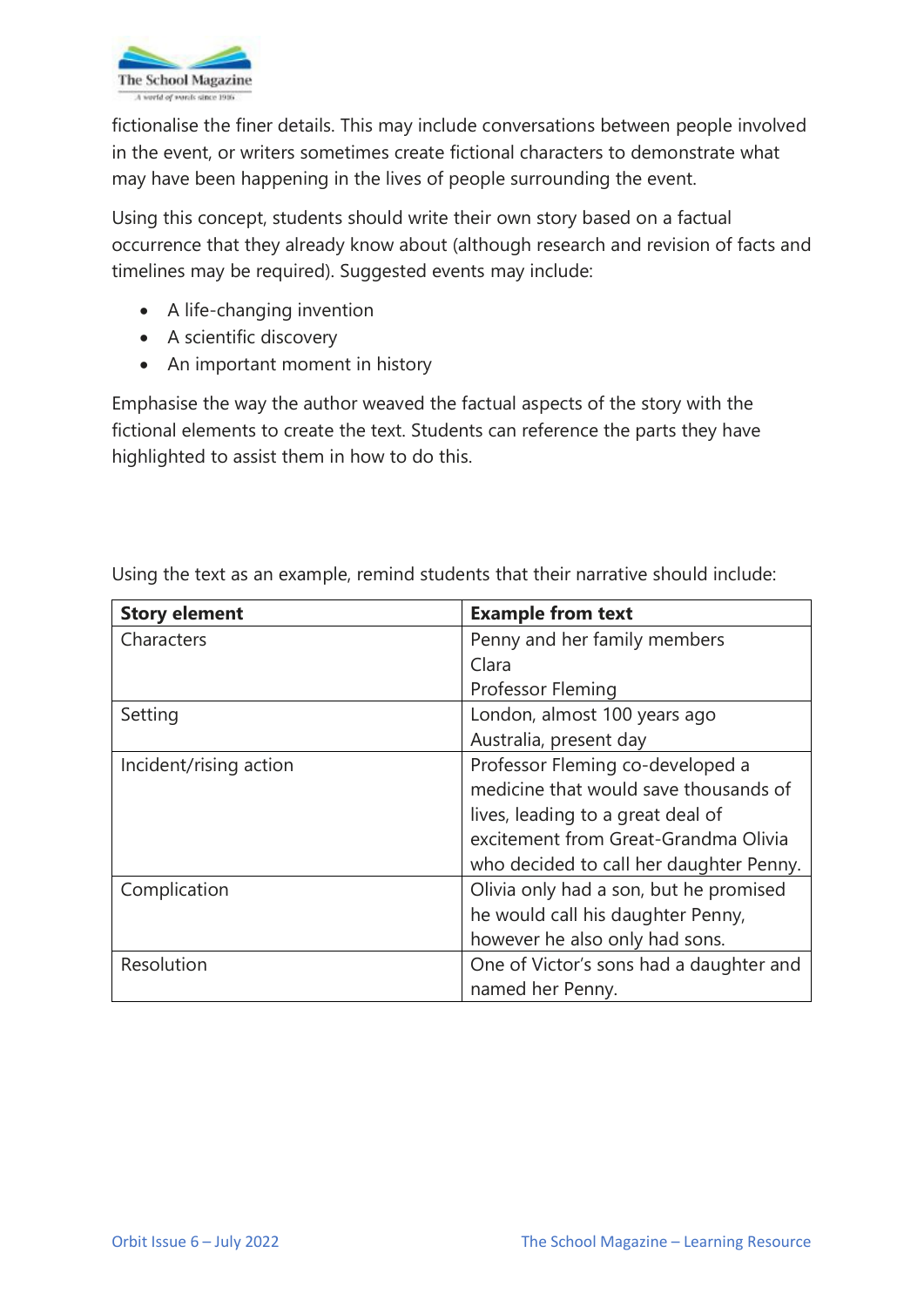

# **Talking to the Wall**

poem by Robert [Schechter](https://www.bobschechter.com/) | illustrated by [Tohby Riddle](https://www.penguin.com.au/authors/tohby-riddle)

# [EN3-6B](https://educationstandards.nsw.edu.au/wps/portal/nesa/k-10/learning-areas/english-year-10/english-k-10/content/895) | [ACELT1698](https://www.australiancurriculum.edu.au/Search/?q=ACELY1698)

#### **Learning intention:**

I am learning to identify and understand the purpose and meaning of idioms so that I can use them appropriately in my own writing.

#### **Success criteria:**

- I can explain the meaning of the idiom 'might as well be talking to the wall'.
- I can identify the author's purpose for using this idiom in his poem.
- I can use this idiom appropriately in my own poem.

Before reading the poem, discuss student understanding of the idiom 'talking to the wall'. Remind students that an idiom is a type of figurative language and is not related to the literal meaning of its words.

Read the poem, then ask students if they think their earlier understanding was correct, or if they can guess the meaning of the phrase now that they have context from the poem. If not already identified, explain that the phrase means that there is no point in communicating with someone because the other party isn't listening or is being stubborn.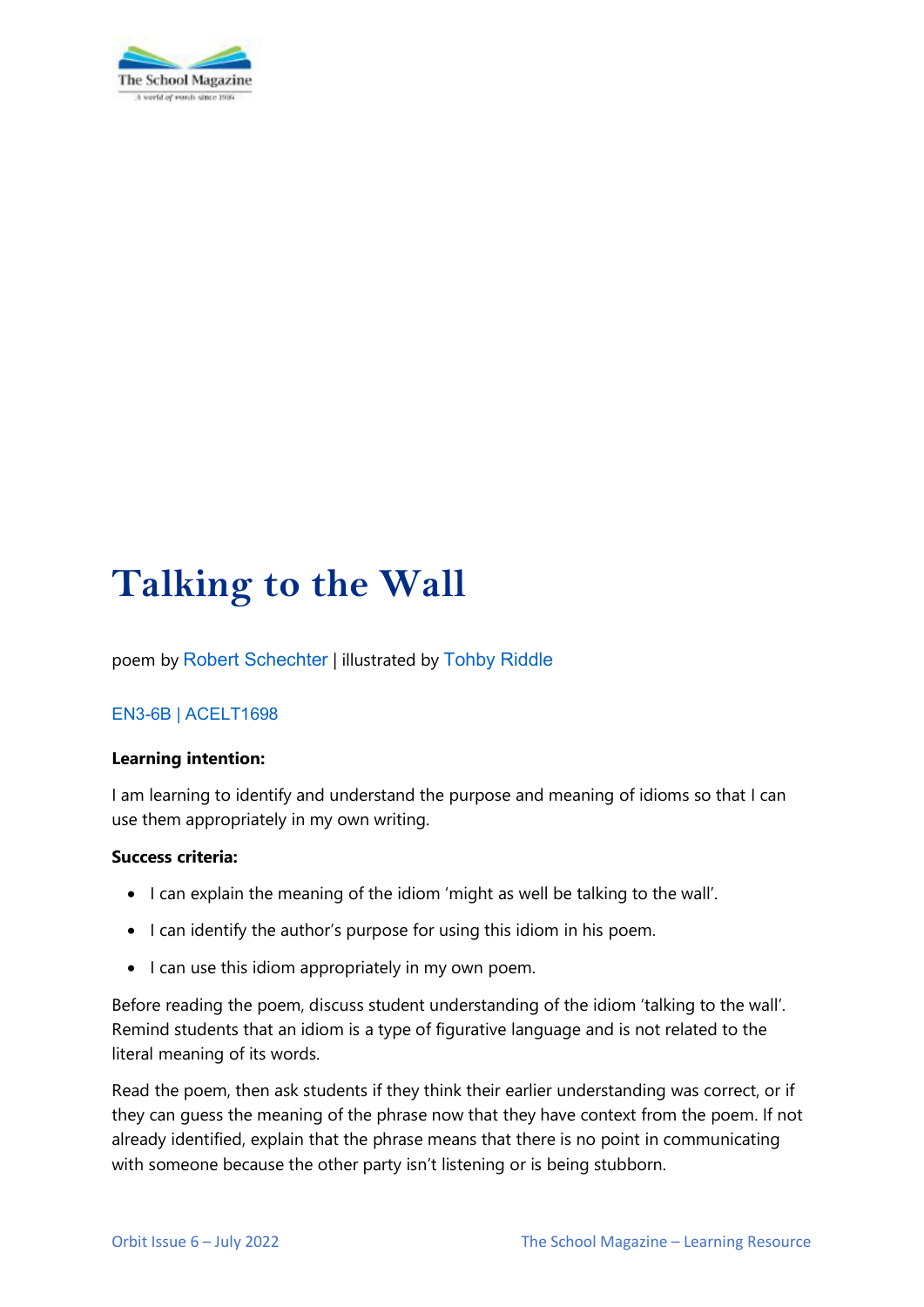

Ask students to identify the repetition in the poem. This should include:

'And yet I know I might as well be talking to the wall' at the end of the first, third and fifth stanzas

'I beg' in the first and third stanzas

The second and fourth stanzas starting with 'Because in'

Discuss why the man in the poem wants to stop the leaves and snow from falling and the Earth from turning (perhaps he doesn't like the cold and doesn't want the seasons to change). Students should brainstorm other things that they are unable to stop from happening, such as the sun shining or wind blowing.

Using the ideas from their brainstorm, students should write their own version of the poem in the text. It should include the repetition of the lines 'And yet I know I might as well be talking to the wall' along with the ABCB rhyme scheme.

# **Is It a Bird? Is It a Plane?**

article by Karen Jameyson | illustrated by [Michel Streich](https://michelstreich.com/)

### [EN3-3A](https://educationstandards.nsw.edu.au/wps/portal/nesa/k-10/learning-areas/english-year-10/english-k-10/content/893) | [ACELY1703](https://www.australiancurriculum.edu.au/Search/?q=acely1703)

#### **Learning intention:**

I am learning to analyse and compare information on the same topic from different reputable sources so that I can conduct more reliable research.

#### **Success criteria:**

- I can identify the main points of a biographical article.
- I can compare these points between reliable sources.
- I can arrange my research in a logical order.

#### **Essential knowledge:**

More information about researching with reliable sources can be found in the English Textual Concepts video [Authority](https://theschoolmagazine.com.au/resources/authority).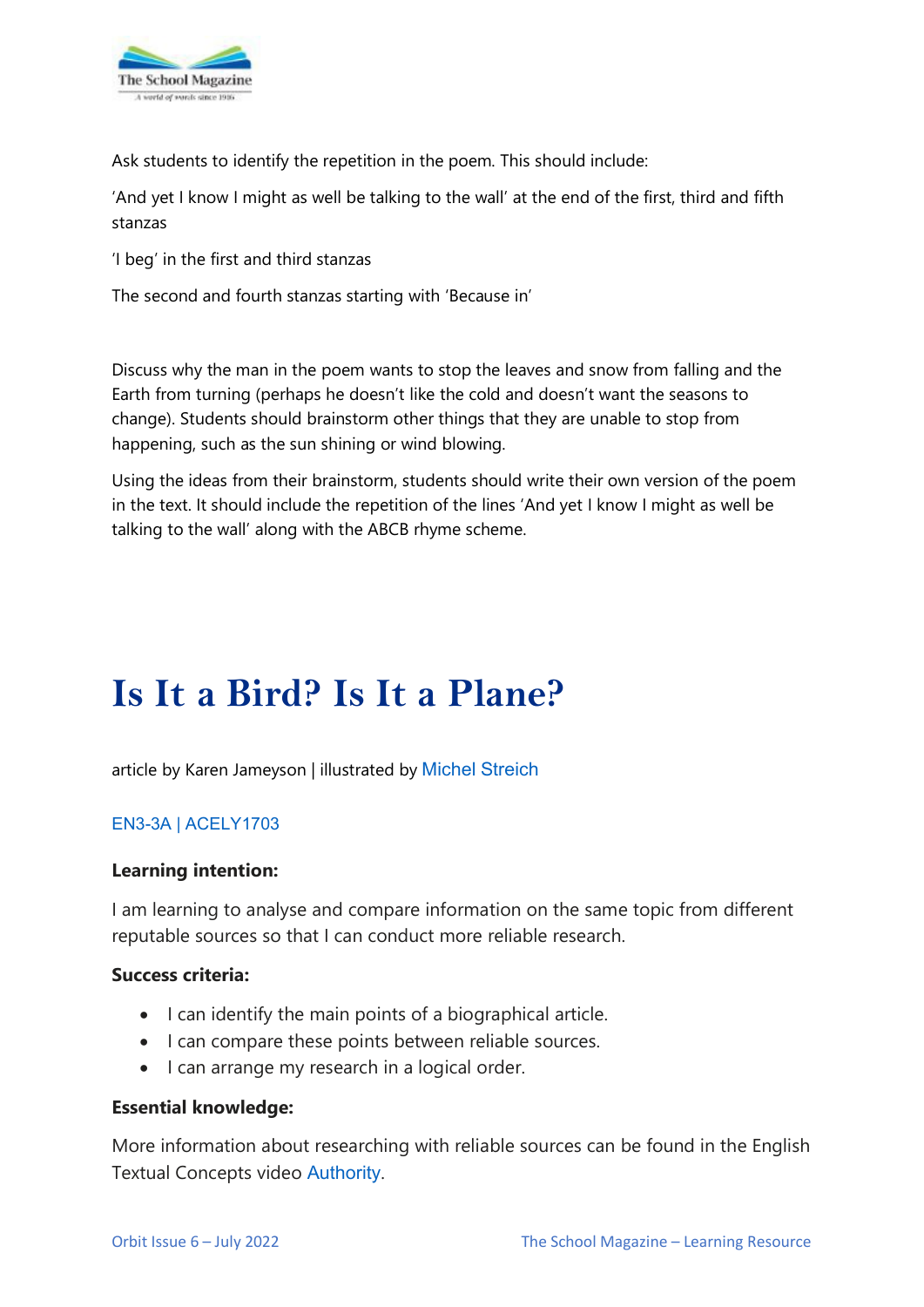

After reading the article, watch the video [Australian Story – Nancy Bird Walton](https://www.youtube.com/watch?v=TuPSMZubAf8) and ask students to write down any important details from Nancy's life. This video contains an actor speaking in the role of Nancy, but if students would also like to hear from the real person, the video [Nancy Bird Walton – interview](https://www.youtube.com/watch?v=Yf1KK_MuVMs) can also be played to give further insight of her experiences.

Ask students to consider why these sources would be considered reliable (the first video is created by a museum run by a local historical society, the second is a direct interview with Nancy speaking in her own words).

Using the information from the article and video/s, students should then draft a list of events from her life, noting the order that they occurred in as well as the year each one happened or the age that she was at the time, where possible. For example:

- She was born in 1915
- She went on a Gipsy Moth plane when she was 13
- She left school, started working and saving her money for flying lessons
- She started training under Charles Kingsford-Smith in 1933
- Obtained her Class A flying licence at 17
- She started flying for the Royal Far West Children's Health Scheme in 1935
- President of the Australian Women Pilots Association

If you have a digital subscription, you can find this as an interactive challenge here.

Based on the information they have learnt and the list they have drafted, students should create an illustrated timeline of Nancy's life and achievements. Timelines should include:

- Events or achievements clearly stated
- The approximate year each event took place
- Illustrations to accompany at least 3-5 of the events in the timelines. The images from the magazine story can be used as inspiration or guides for less confident students.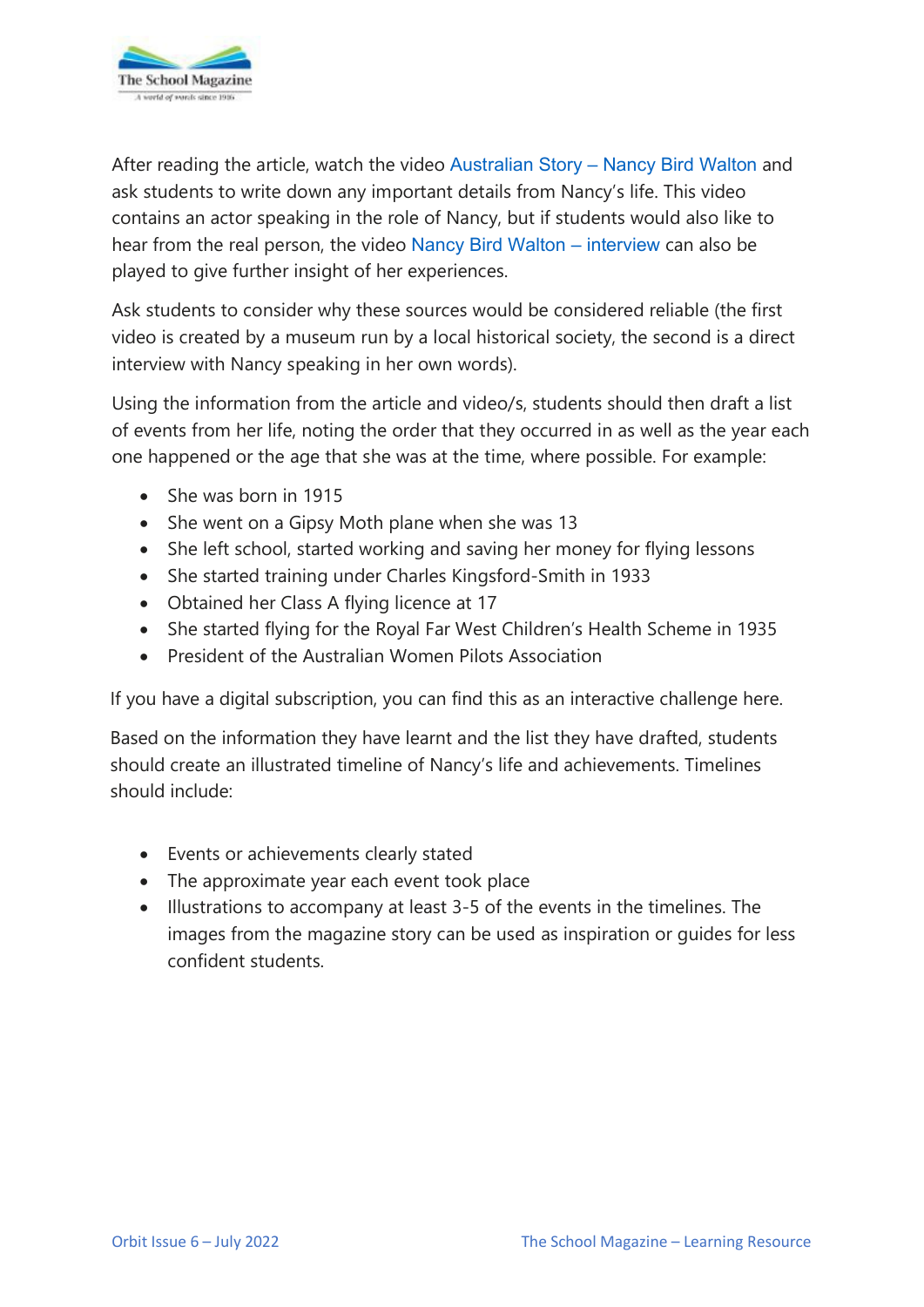

# **Saving The World**

story by John O'Brien | illustrated by [David Legge](https://www.harpercollins.com.au/cr-109865/david-legge/)

### [EN3-8D](https://educationstandards.nsw.edu.au/wps/portal/nesa/k-10/learning-areas/english-year-10/english-k-10/content/899/!ut/p/z1/tVPLcoIwFP2WLlhmchMR4pJSK77qq1TJxokYFB8BkdHar2-wtTulHafZJTn3nHNzTzDHE8yVOMQLkceJEhu9D7g1NZseQAVop9EeuDBojIY2qzc7zLXx-AygDrGIZ5J2r8EIOK89YtGWTXt-FfOintAGIYx2waY2OMO-23_ynil0qt_1cGU58Lv6GwB-2_8b5piHKk_zJQ7S4zRMVC5VbkCaJSsZ5ugoZwYouRcGrBEBAzZSZCpWCyQyKfYGSLXYxPslOunzM-By8AX_IWS1WqGVhvEcB4JZtGIxE1FhhsicQYTEfB4ikJGMIhZVIYJLb9fN89tPNy70SqZTxhFoD_ZVDyM9gEMsj9hXSbbVeRn9sUWvTIHCnQol9Nad9K2ygOkfRLOu211oWpEvUayiBE-KMOibeLXbcUcHsAjJe44n_57AdOv7_pZVTmgddesVM2gdPh5fEJ-djg-fBPM_eQ!!/dz/d5/L2dBISEvZ0FBIS9nQSEh/?urile=wcm%3Apath%3A%2Fpw_content%2Fproject-web%2Fnesa%2Fk-10%2Flearning-areas%2Fenglish-year-10%2Fenglish-k-10%2Fcontent%2F899) | [ACELT1608](https://www.australiancurriculum.edu.au/Search/?q=ACELT1608)

#### **Learning intentions:**

I am learning to identify characters' motivations so that I can create more complex characters in my writing.

# **Success criteria:**

- I can identify characters' motivations through their interactions in the text.
- I can use textual information to make predictions about a character based on the information in the story.
- I can use this information to make connections to myself and others.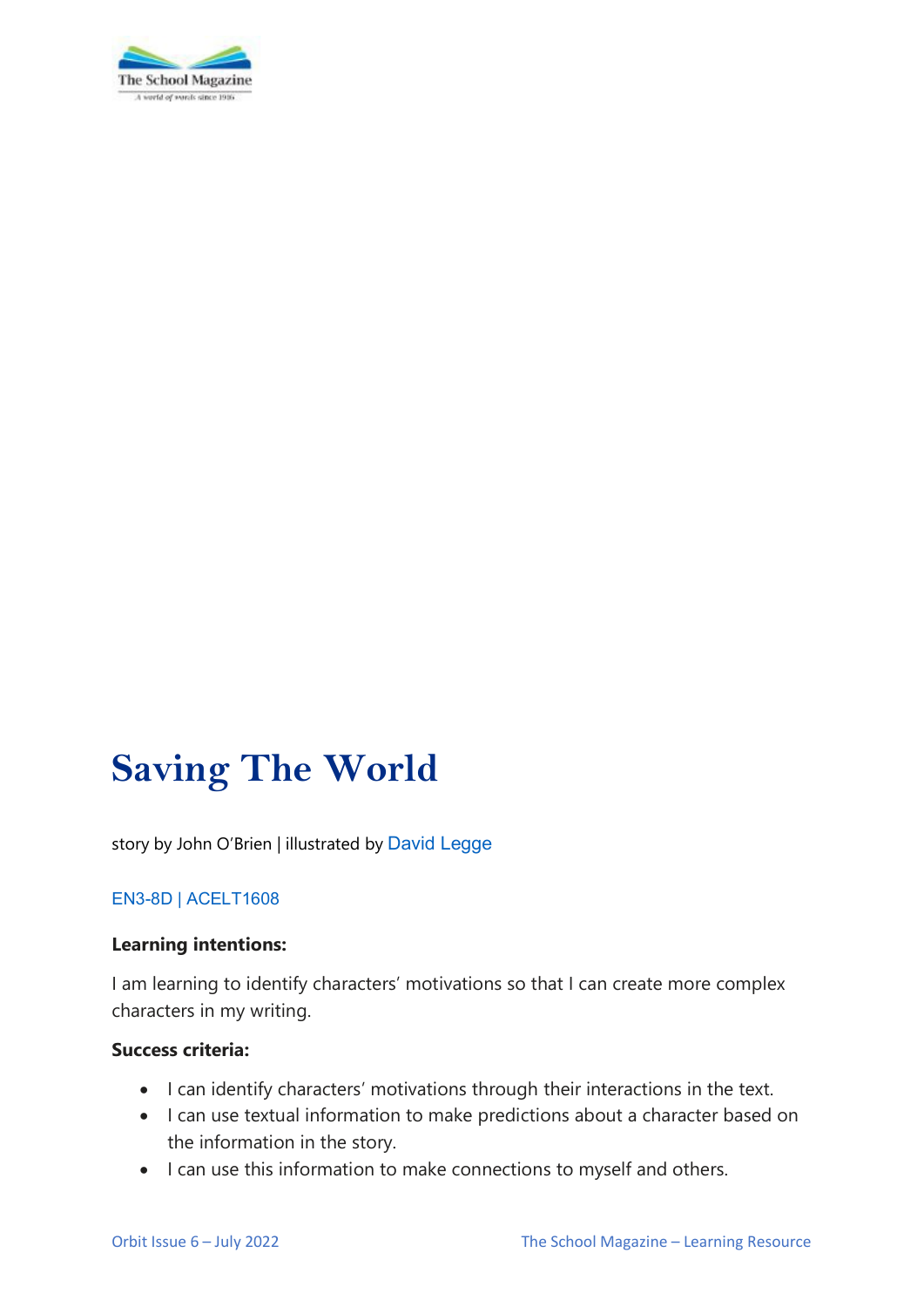

# **Essential knowledge:**

More information about developing complex characters can be found in the English Textual Concepts video [Character](https://theschoolmagazine.com.au/resources/character).

While reading the text, pause on page 22 after the sentence:

"And Simon chucks rubbish everywhere."

Ask students for their thoughts on Dingo and ask them for textual evidence to support their opinion. Like Simon, some may find Dingo annoying. Others may recognise his passion for protecting the environment, using context clues such as him being upset about:

- Finding a cigarette butt on the beach
- Their dad driving a 'huge gas guzzler'
- Their mum not recycling
- Simon throwing rubbish everywhere
- The car driving dangerously polluting the air

Pause on page 24 after the sentence "When I get back, I'll find a cool and green pollution-free planet – filled with living things." Ask students for their thoughts on how the world was now saved. Without confirming whether any of their predictions are correct, continue reading the rest of the story.

Once finished, discuss with students the contrast between the impression Simon has of his little brother throughout most of the story, and how this changes with his realisation that he would go on to do great things.

Discuss the fact that important figures in history who are credited with 'saving the world' were once kids who probably annoyed their siblings, ran around the school playground and had their own childhood interests that sometimes inspired their work in adulthood.

Read the following real-world examples to the class:

- Maurice Hilleman grew up playing with chickens on his Uncle's farm and was the little brother to eight older siblings. Thanks to his experience as a child in learning about viruses that were incubated in eggs, he went on to save an estimated eight million people per year through the development of life saving vaccines.
- Norman Borlaug grew up the only brother to his three sisters and attended a tiny school that only had one teacher and one room. He also worked on the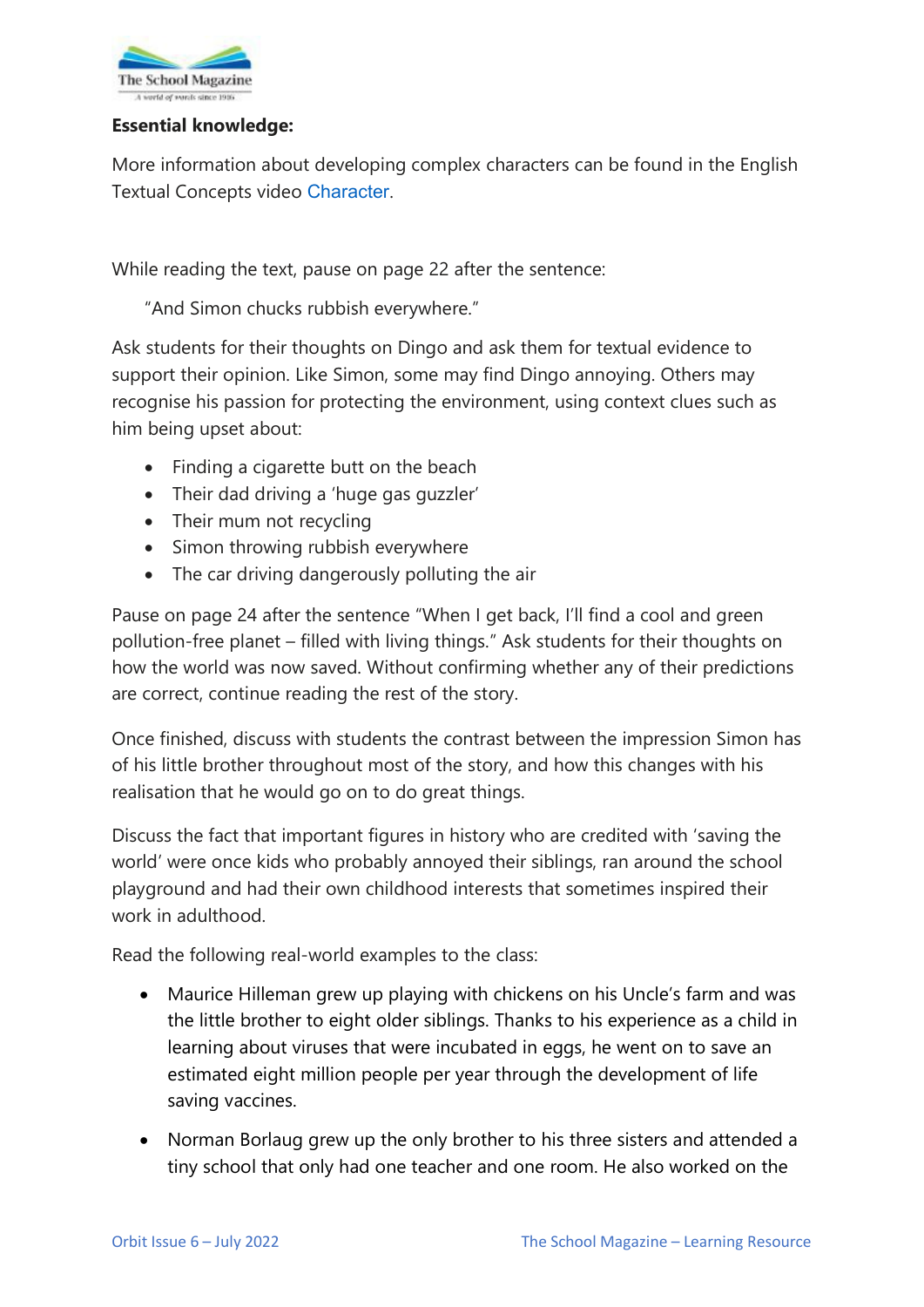# **Character Profile: Dingo**

| Name:         | Remember, he is only referred to as Dingo. It is<br>not his real name.                                               |
|---------------|----------------------------------------------------------------------------------------------------------------------|
| Early Life:   | 2-3 sentences about his childhood. Including<br>where he grew up, who his family was and<br>what his interests were. |
| Education:    | 1-2 sentences about what he studied and<br>where.                                                                    |
| Achievements: | 3-4 sentences about his discoveries and<br>accomplishments.                                                          |

| Reflect on how you might personally contribute<br>to saving the world. This can incorporate<br>personal interests, passions or knowledge. |
|-------------------------------------------------------------------------------------------------------------------------------------------|
|                                                                                                                                           |
|                                                                                                                                           |
|                                                                                                                                           |
|                                                                                                                                           |
|                                                                                                                                           |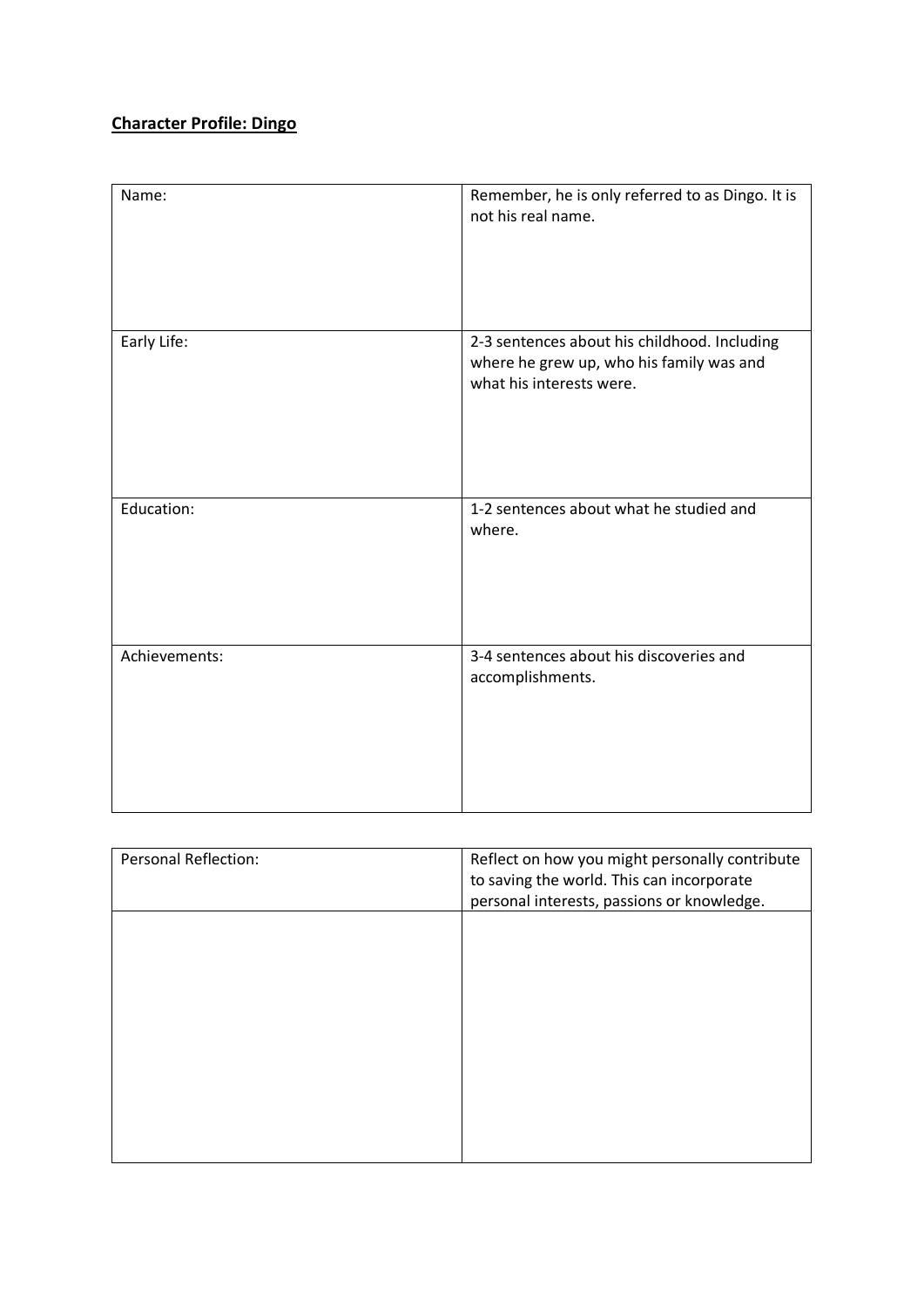

family farm and helped grow corn and oats. He went on to be credited with saving a billion lives worldwide by developing a disease-resistant strain of wheat that could be grown in different climates. This provided developing nations with a steady food source as well as a product they could export to other countries for profit.

• Tu Youyou missed two years of school due to illness, while her four brothers continued to attend. However, her illness inspired her to go to medical school. Through her education and research, including the study of traditional methods ancient Chinese medical texts, Youyou developed a cure for Malaria, saving millions of lives.

Students should use their analysis of Dingo after reading the story to come up with ideas about what kind of work he might go on to do to 'save the world'. Using their ideas, they should create a biographical profile of him as an adult.

| Name         | Remind students that although he is     |
|--------------|-----------------------------------------|
|              | referred to as Dingo throughout he      |
|              | story, his real name is Tom.            |
| Early life   | 2-3 sentences about his childhood,      |
|              | including where he grew up, who his     |
|              | family was and what his interests were. |
| Education    | 1-2 sentences about what he studied     |
|              | and where.                              |
| Achievements | 3-4 sentences about his discoveries and |
|              | accomplishments.                        |

This profile should include:

Students may also write a reflection paragraph of how they might contribute to 'saving the world'. This should relate to their personal interests, passions or knowledge.

# **Cicadas Got Talent**

play by [Denise Kirby](https://www.denisekirby.com.au/) | illustrated by [Christopher Nielsen](http://www.chrisillo.com/)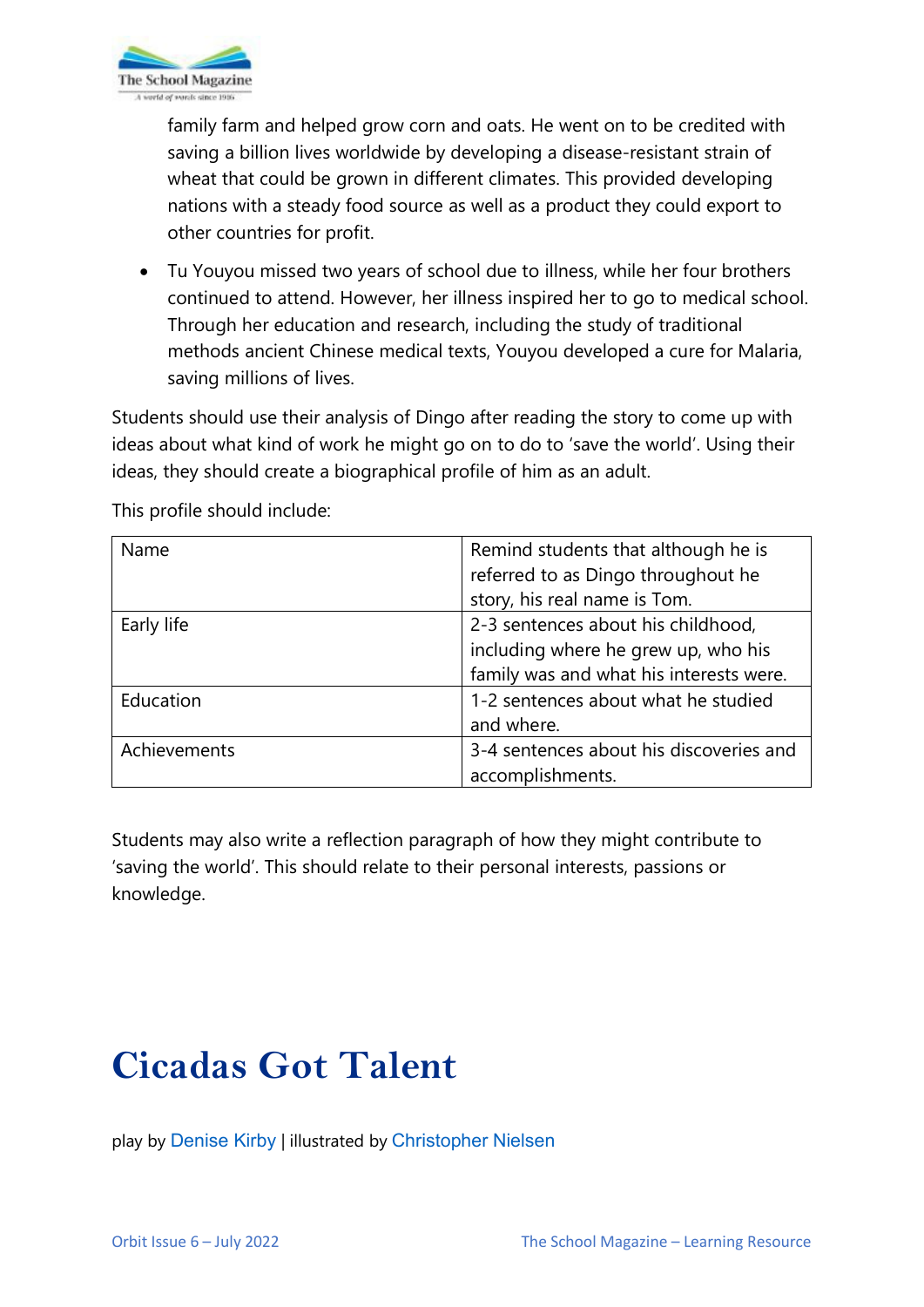

# **Learning intentions:**

I am learning to apply other authors' stylistic choices to my own ideas so that I can experiment with different structures and styles of writing.

### **Success criteria:**

- I can identify the choices an author has made in structuring their text.
- I can recognise the theme an author has used to add humour to their writing.
- I can apply the author's style to my own piece of writing.

### **Essential knowledge:**

More information about recognising and analysing authors' styles can be found in the English Textual Concepts video [Style](https://theschoolmagazine.com.au/resources/style).

Watch the Ted Ed video [Cicadas: The dormant army beneath your feet](https://www.youtube.com/watch?v=8iaoEkpnvVk) to familiarise students with the life cycle and characteristics of cicadas. Make students aware, however, that as the video is from the US the pronunciation of 'cicada' is different to the way we say it in Australia. They use a long *a* pronunciation (as in late), whereas we pronounce the *a* as an *ar* sound (as in after).

Assign roles to students to read the play as a class or in groups. Ask students to identify references the author used to real characteristics of cicadas, and discuss how this adds to the humour of the writing. This may include the lyrics of the rap, the nymphs shedding their exoskeletons on stage, or the cicada-related banter between the hosts.

Students should then work individually or collaboratively to write their own talent show play based on insects or other types of animals in the style of the author. They should first brainstorm what type of animal their play should be about. To reduce the need for research time, it should be an animal they are reasonably familiar with.

Suggestions may include:

- Different breeds of dog
- Different species of sharks
- Different types of farm animals

Students should consider physical characteristics, typical behaviours and personality traits of their chosen animals to inform their writing. It may be helpful for them to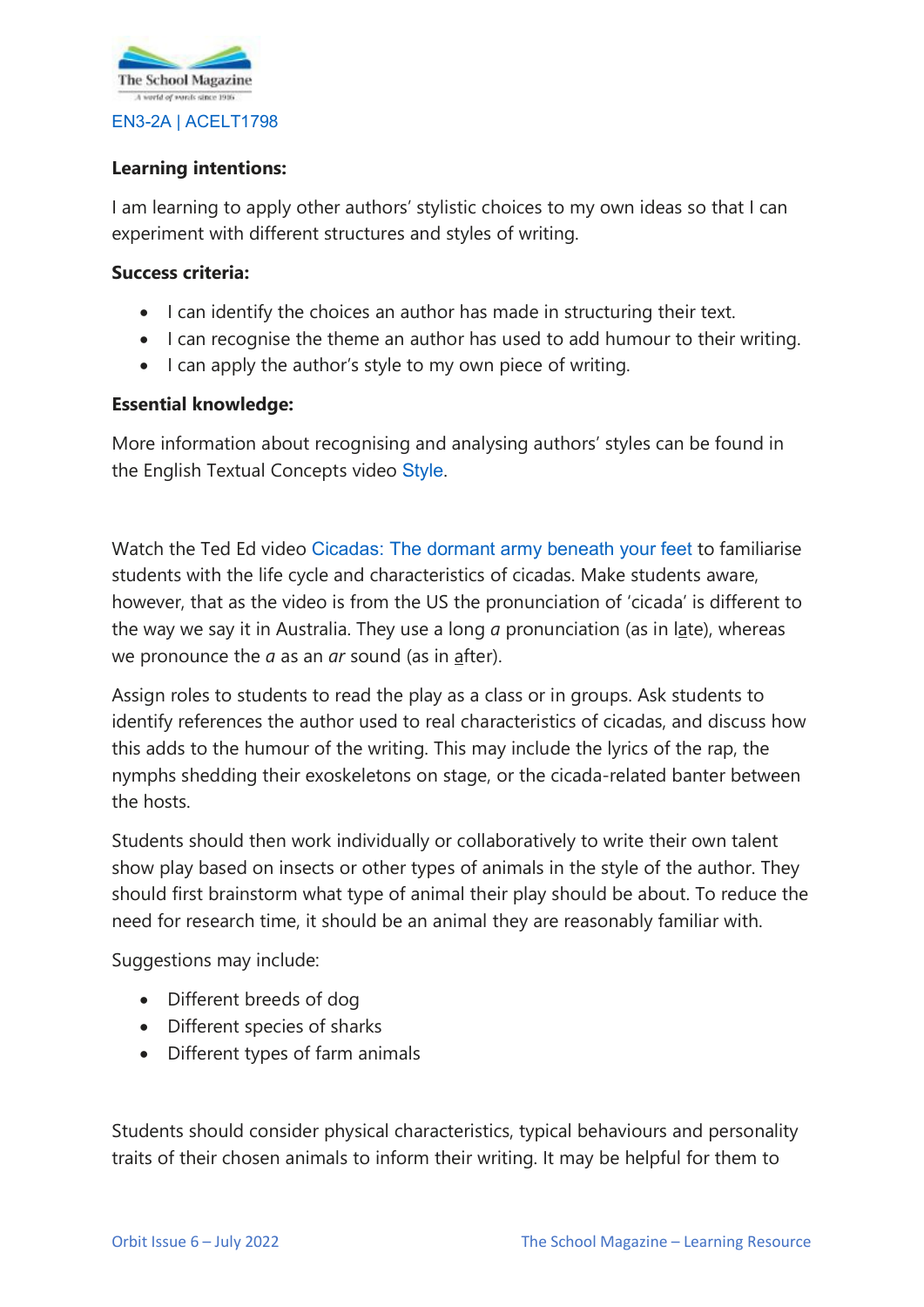

create a mind map or list of how the author incorporated this into her play using humour so students can adapt this style to their chosen animal.

This may include:

- Who the hosts would be and what may be the basis of their banter (e.g. a very drooly bulldog and a very stuck up poodle)
- What characteristics or behaviours each of their performers would have and how that would influence their act (e.g. a megamouth shark may sing opera, but may be very shy doing so as they are deepwater sharks who are not used to being seen by others)
- How a group would perform together (e.g a flock of ducks may perform *Singin' in the Rain* while doing a synchronised swim in a pond)

If working in collaborative groups, they may wish to assign one animal to each person, or work together on all aspects. Encourage students to be as imaginative as possible in the context of a talent show. Their contestants don't need to be limited to singing – they may perform magic tricks, choreographed dancing, stand-up comedy, or anything else they can think of!

Once the plays have been completed, edited and rehearsed, groups may wish to perform their play for the class.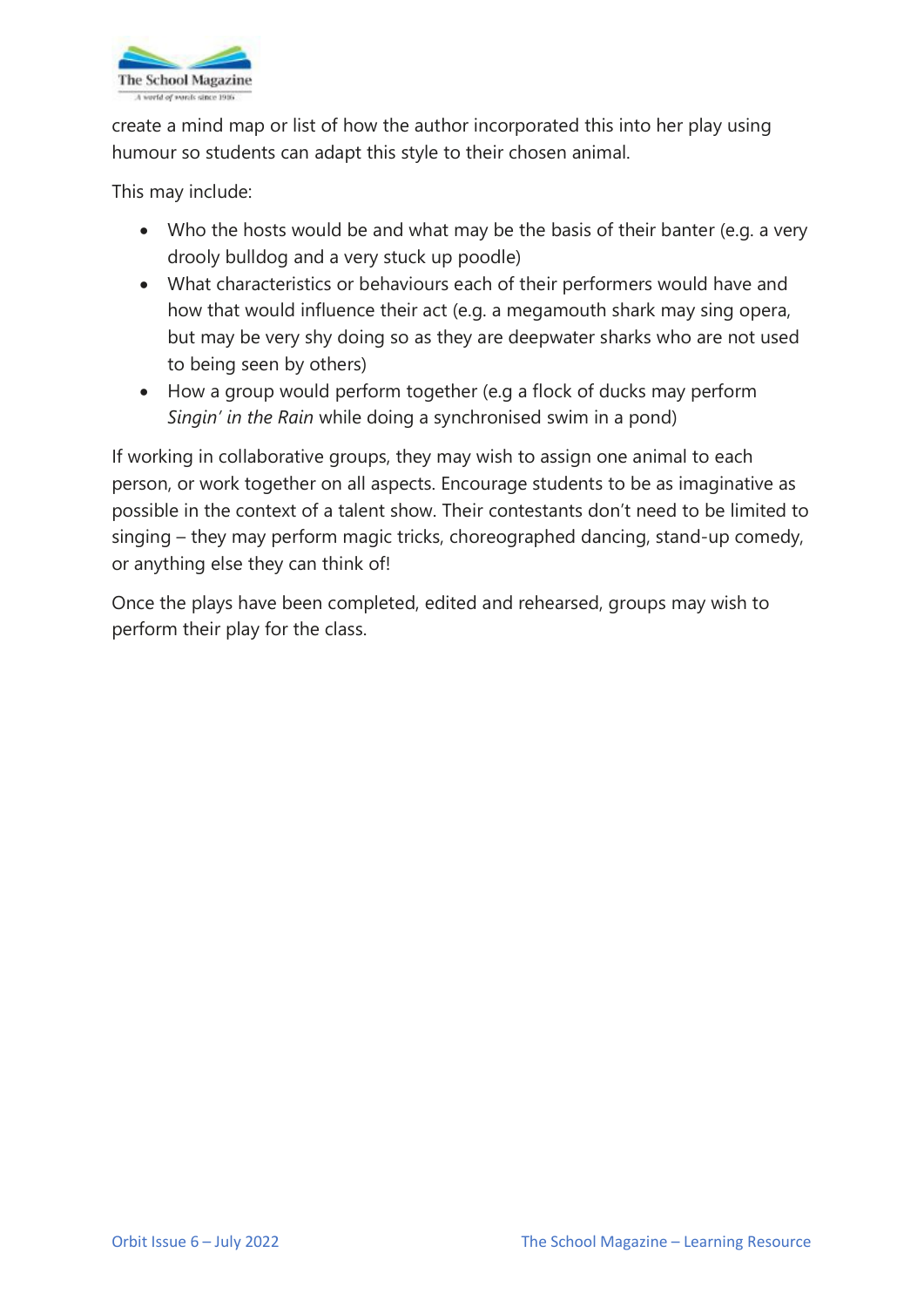

# **At the End of the Day**

poem by [Jackie Hosking](https://jackiehoskingblog.wordpress.com/) | illustrated by [Jasmine Seymour](https://www.magabala.com/collections/jasmine-seymour)

# [EN3-3A](https://educationstandards.nsw.edu.au/wps/portal/nesa/k-10/learning-areas/english-year-10/english-k-10/content/893) | [ACELT1611](https://www.australiancurriculum.edu.au/Search/?q=ACELT1611)

# **Learning intentions:**

I am learning to understand the way figurative language can be used to create imagery so that I can integrate it into my descriptive writing.

### **Success criteria:**

- I can identify different types of figurative language used in the text poem.
- I can interpret meaning from the author's figurative language words and phrases.
- I can demonstrate my understanding of the difference between figurative language and literal meaning through an illustration.

Students should not have a copy of the magazine for the reading of this poem as they are to use their imagination for the imagery first. Before reading the poem, discuss the meaning and use of figurative language. Remind students that it is a way of phrasing words that go beyond their literal meaning, often using comparisons and exaggerations to make a point. Ask students if they can name any types of figurative language and give a meaning or example. These may include:

**Simile** – comparing two things by using their similarities, e.g. as quiet as a mouse.

**Metaphor** – comparing two things by substituting one with another, e.g she is an angel.

**Hyperbole** – an exaggerated statement or claim, e.g. I've told you a thousand times.

**Personification** – applying human characteristics to something that is not human, e.g. the grass danced in the breeze.

**Onomatopoeia** – A word created from the sound it is associated e.g. I made a huge splash as I jumped into the pool.

Without showing students the picture, read the poem out loud to the class. Ask students to identify any figurative language they notice in the text. Suggestions may include: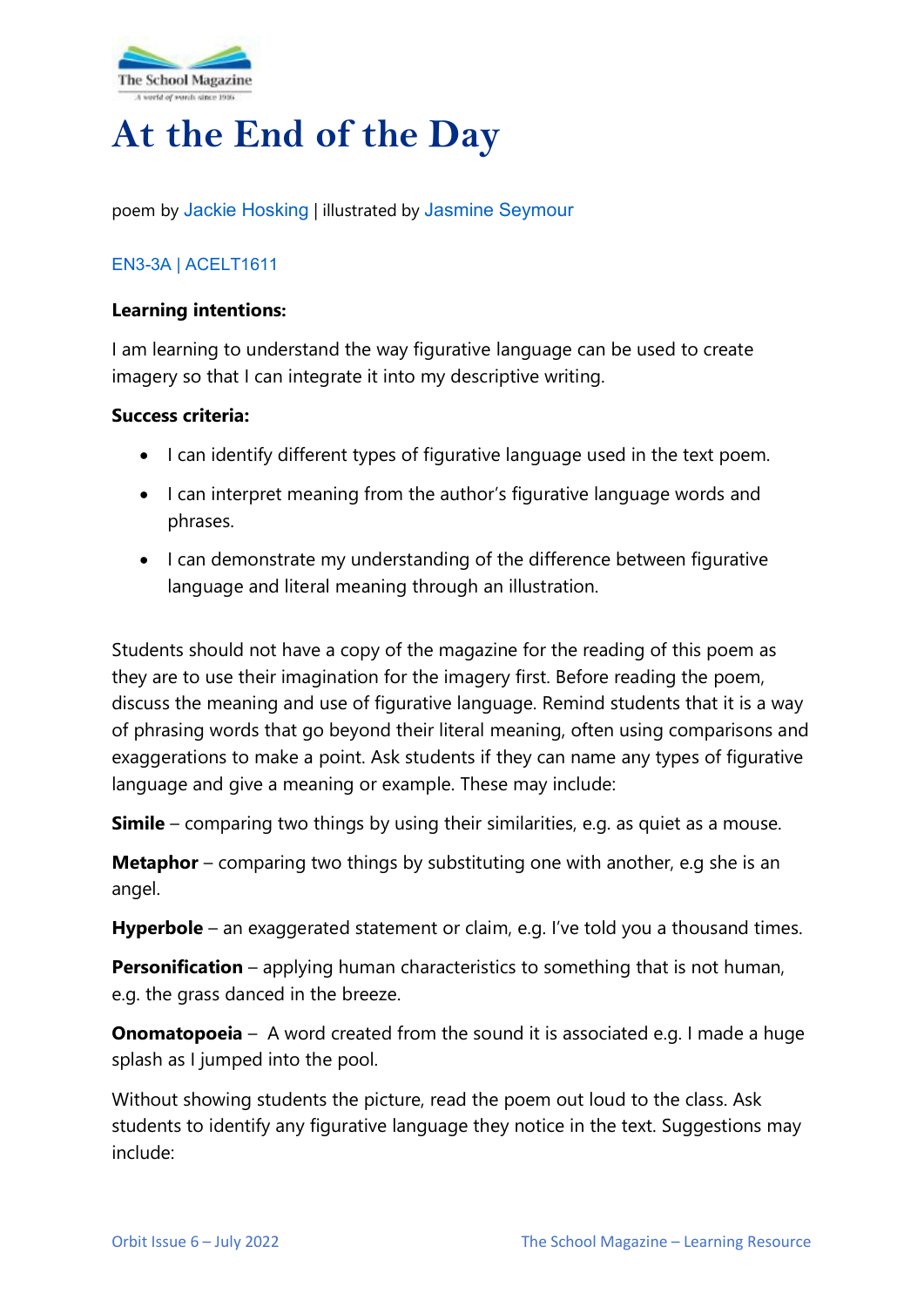

| The tips of gum tree leaves catch fire | Hyperbole       |
|----------------------------------------|-----------------|
| Glinting and glistening, like embers   | Simile          |
| aglow                                  |                 |
| Igniting the branches                  | Hyperbole       |
| that wave to and fro                   | Personification |

Discuss the imagery that the figurative language in the poem gives us, particularly related to the changes of light created by the sunset. Highlight the use of words such as fire, aglow, alight, ablaze and dusky haze. Discuss the feeling of warmth these words give us and how we can use warm colours to project that in visual arts.

While reading the poem again, ask students to draw their interpretation of it in colour, based on the figurative language. If possible, write the poem on the board so students can keep referring to it to inform their illustration.

Once completed, the collection of student art works could be displayed in the classroom with a typed version of the poem.